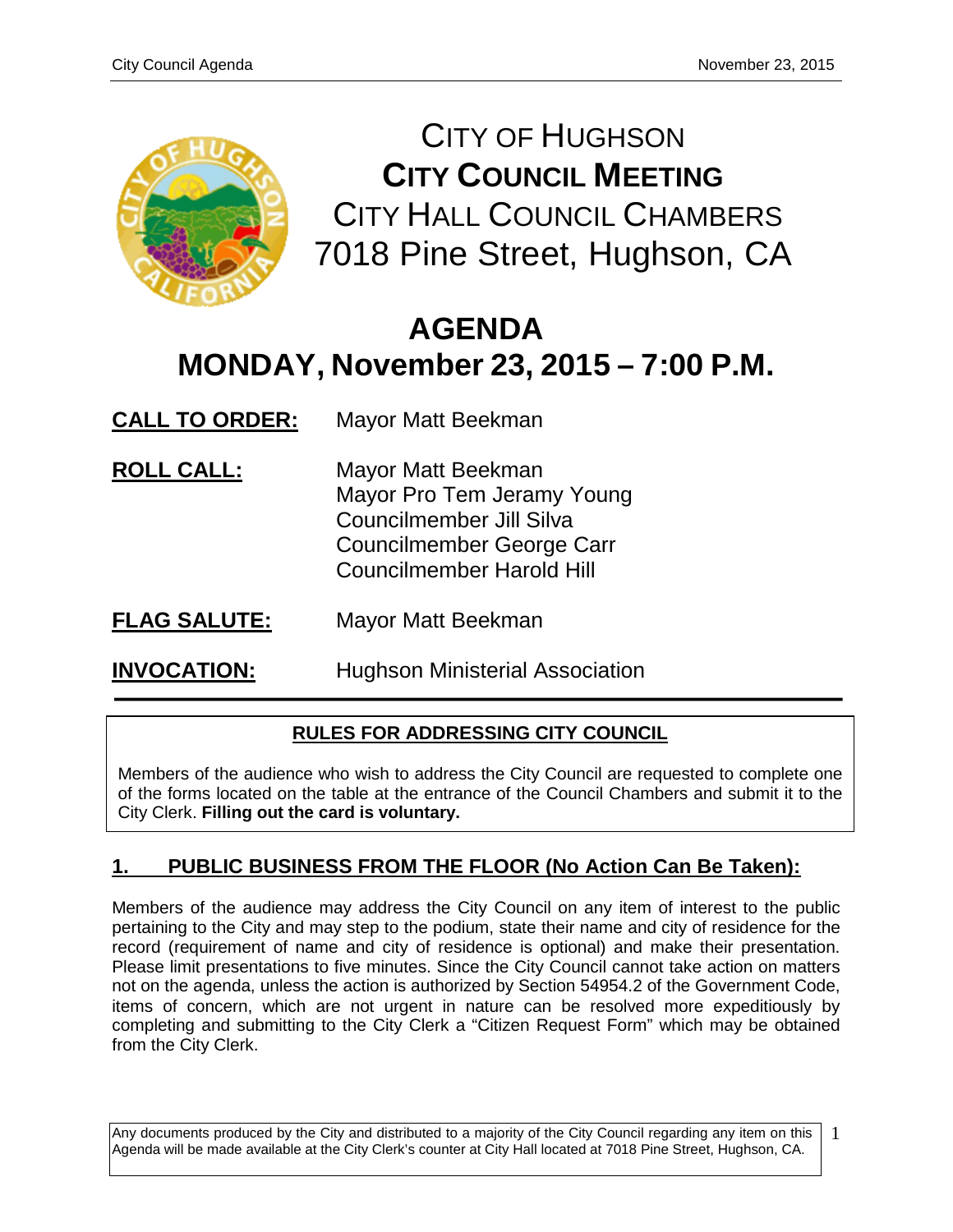## **2. PRESENTATIONS: NONE.**

## **3. CONSENT CALENDAR:**

**All items listed on the Consent Calendar are to be acted upon by a single action of the City Council unless otherwise requested by an individual Councilmember for special consideration. Otherwise, the recommendation of staff will be accepted and acted upon by roll call vote.**

- **3.1:** Approve the Minutes of the Regular Meeting of November 9, 2015.
- **3.2:** Approve the Warrants Register.
- **3.3:** Review and Approve the City of Hughson Treasurer's Report for September 2015.
- **3.4:** Appoint Alan McFadon to the Hughson Planning Commission.
- **3.5:** Accept the Quarterly City of Hughson Legislative Report.

## **4. UNFINISHED BUSINESS:**

**4.1:** Review and Discuss the City's Potential Investment and Debt Reduction Options and Approve the City of Hughson's Interfund Loan Policy.

## **5. PUBLIC HEARING TO CONSIDER THE FOLLOWING: NONE.**

#### **6. NEW BUSINESS:**

**6.1:** Discuss and Consider Direction on Possible Changes to the Existing Medical Marijuana Ordinance Regulating Transport, Retail Operations and Cultivation of Marijuana Based on Recent Changes to State Law.

## **7. CORRESPONDENCE: NONE.**

## **8. COMMENTS:**

**8.1:** Staff Reports and Comments: (Information Only – No Action)

#### **City Manager:**

**City Clerk:**

#### **Community Development Director:**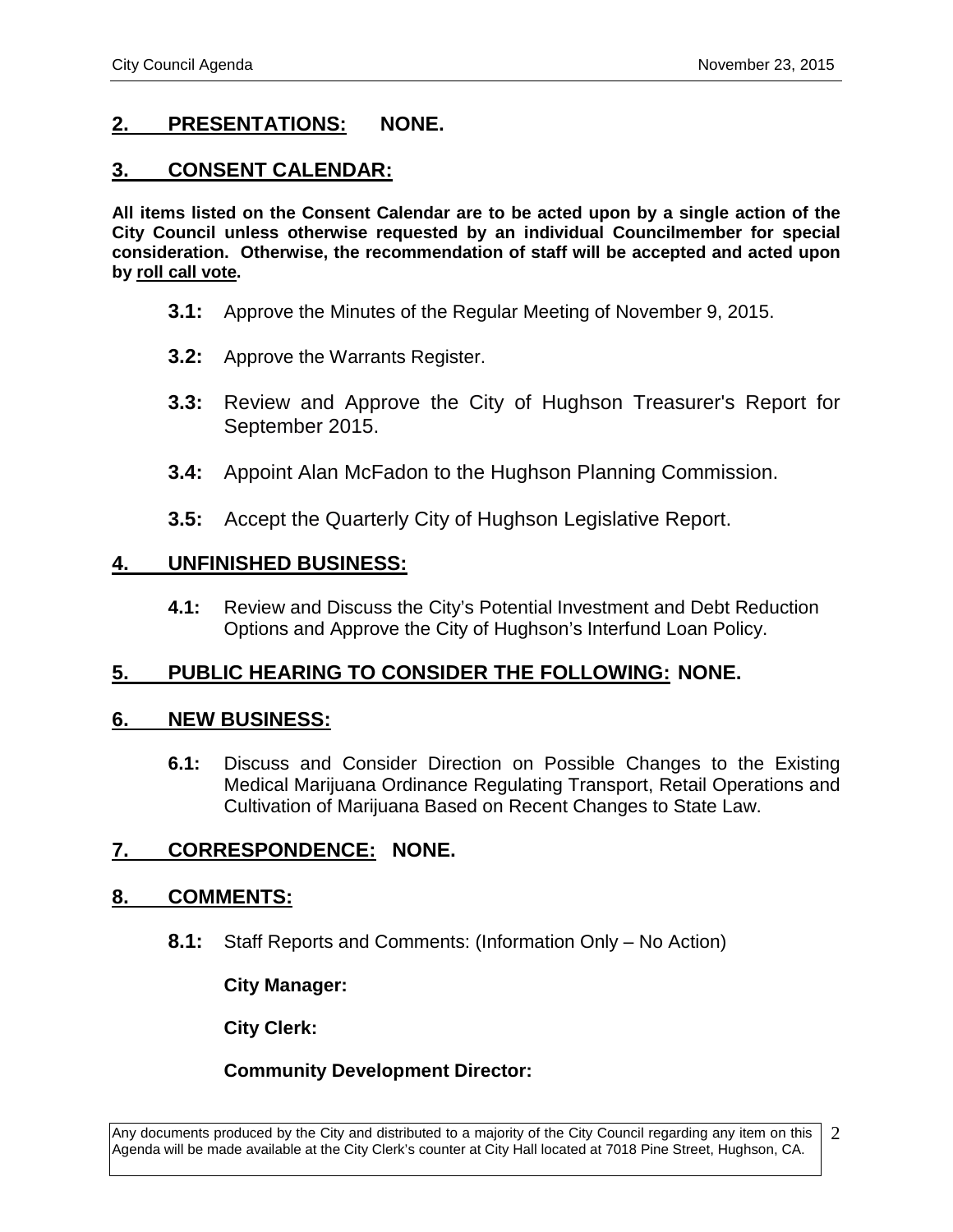#### **Director of Finance:**

**Police Services:**

#### **City Attorney:**

### **8.2:** Council Comments: (Information Only – No Action)

**8.3:** Mayor's Comments: (Information Only – No Action)

## **9. CLOSED SESSION TO DISCUSS THE FOLLOWING: NONE.**

## **ADJOURNMENT:**

#### **WAIVER WARNING**

If you challenge a decision/direction of the City Council in court, you may be limited to raising only those issues you or someone else raised at a public hearing(s) described in this Agenda, or in written correspondence delivered to the City of Hughson at or prior to, the public hearing(s).

## **UPCOMING EVENTS:**

| November 27-28      |                                                                          | • Thanksgiving Holiday – City Hall Closed                   |  |  |
|---------------------|--------------------------------------------------------------------------|-------------------------------------------------------------|--|--|
| December 5          | п                                                                        | Christmas Festival Christmas Boutique 12pm - 7pm            |  |  |
| December 5          | $\blacksquare$                                                           | Christmas Festival 5:00pm - Parade, Tree Lighting Ceremony, |  |  |
|                     |                                                                          | Boutique, and Hot Cocoa & Cookies.                          |  |  |
| December 14         | $\blacksquare$                                                           | City Council Meeting @ City Hall Chambers, 7:00 p.m.        |  |  |
| December 15         | Ξ                                                                        | Planning Commission Meeting, City Hall Chambers, 6:00pm     |  |  |
| December 24-25      | Christmas Holiday - City Hall Closed<br>$\blacksquare$                   |                                                             |  |  |
| Dec 24- Jan 3, 2016 | Winter Closure - City Hall Closed – Open on Monday, January 4, 2016<br>п |                                                             |  |  |

#### **AFFIDAVIT OF POSTING**

| <b>DATE:</b> | November 19, 2015      | TIME:  | $5:00$ pm         |
|--------------|------------------------|--------|-------------------|
| <b>NAME:</b> | Dominique Spinale Romo | TITLE: | <b>City Clerk</b> |

#### **AMERICANS WITH DISABILITIES ACT/CALIFORNIA BROWN ACT NOTIFICATION FOR THE CITY OF HUGHSON**

This Agenda shall be made available upon request in alternative formats to persons with a disability; as required by the Americans with Disabilities Act of 1990 (42 U.S.C. Section 12132) and the Ralph M. Brown Act (California Government Code Section 54954.2).

assistance to attend or participate in a City Council meeting, please contact the City Clerk's office at (209) 883-4054. abordance to discribe at the City Clerkish in a City Clerk in assurance at 7018 Pine Street, Hughson, Case<br>Notification at least 48-hours prior to the meeting will assist the City Clerk in assuring that reasonable **Disabled or Special needs Accommodation**: In compliance with the Americans with Disabilities Act, persons requesting a disability related modification or accommodation in order to participate in the meeting and/or if you need accommodations are made to provide accessibility to the meeting.